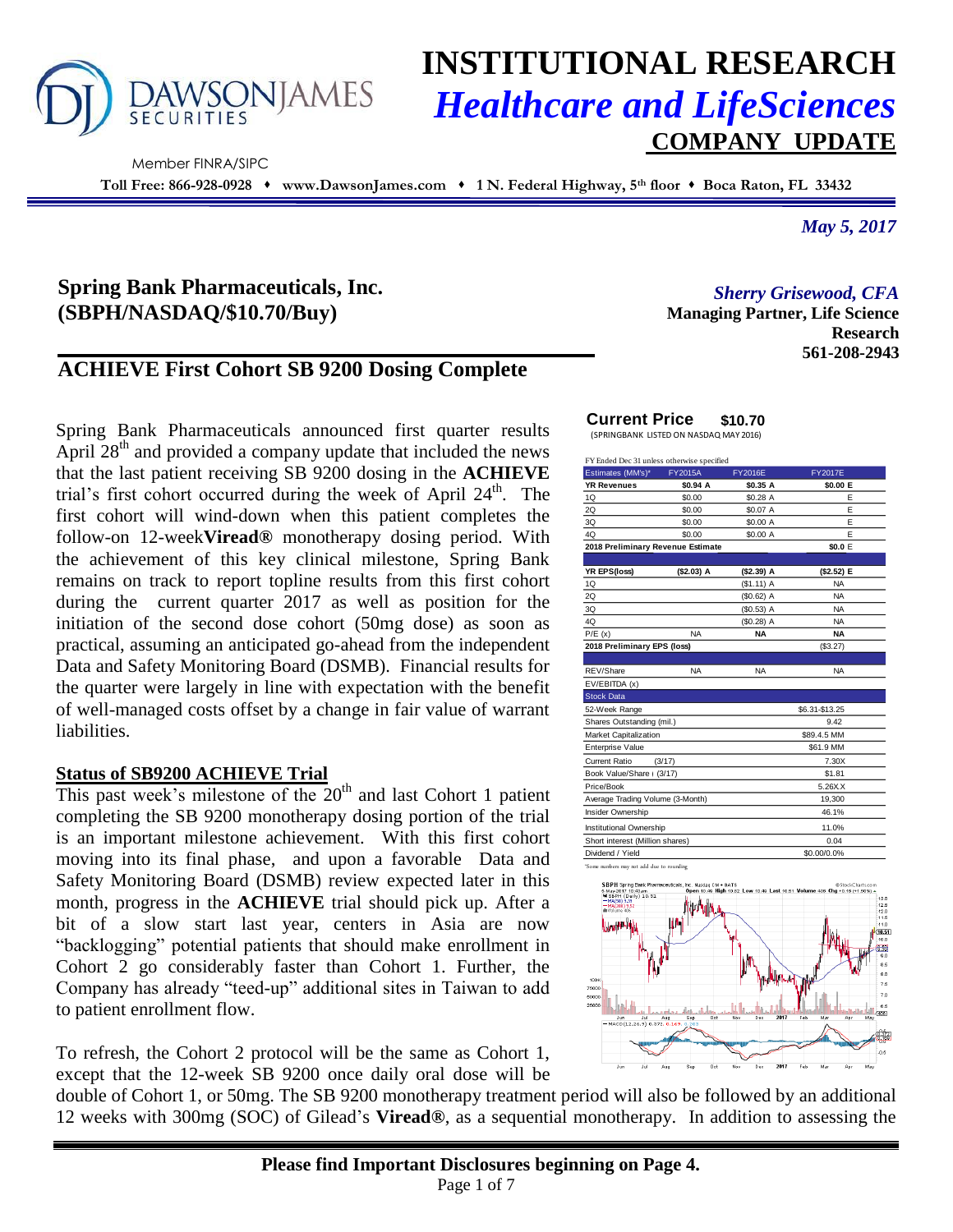primary trial endpoints of safely and antiviral effect at 12 weeks, patients are being tested for serum HBV DNA, HBsAg (surface antigen) and HBeAg (envelope antigen) at baseline for changes at 6, 12, 14, 16 and 24 weeks.

As the 25mg Cohort 1 dose is very low, investors should keep in mind that this is a dose escalation trial with an efficacy signal more appropriately expected in higher dose cohorts. However, if Spring Bank sees a sufficiently strong efficacy signal in the 50mg or 100mg cohorts (evidence of a possible trend towards viral load log reductions trending towards "functional cure" benchmarks), the Company has the option of closing the dose escalation phase of the trial and moving directly into the Phase IIb study. At this juncture, the target threshold for an efficacy signal is at least a ½ log reduction in HBsAg, which is an accepted predictor of the probability of treatment reaching "functional cure" status. Management intends to release top-line results as each SB 9200 treatment phase and after each **Viread** follow-on treatment cohort is completed. Based upon the timing of the completion of Cohort 1, management is now guiding investor expectation for results for all patients on SB 9200 monotherapy to be available in the second half of 2018 (assuming continued favorable DSMB review). This guidance has slipped slightly from prior guidance of late 1H 2018.

# **Update on SB11285**

As noted in prior comments, Spring Bank's second SMNH candidate, SB11285, is progressing through the preclinical phase of development. Continuing the Company's strategy to roll-out increasing amounts of data surrounding SB11285 after its "debut" last fall with the release of preliminary *in vitro* data, Spring Bank presented two additional posters in March of this year at the prestigious Keystone Symposia Conference-C7. These posters provided further mechanism of action and therapeutic effect data of SB 11285 from *in vitro*  model and newly released *in vivo* cancer models. The posters provided further evidence that SB 11285 is a potent immune-modulator, capable of inducing various interferon species and a number of other cytokines that lead to apoptosis, across a number of tumor-derived cell lines. In the 4T1 breast cancer syngeneic mouse model, SB 11285 showed anti-tumor activity when administered by intraperitoneal route. In the A20 lymphoma model, SB 11285 showed significant tumor growth inhibitory, or TGI, activity and tumor growth delay, or TGD, when used as a monotherapy and administered intratumorally. In the same A20 lymphoma model, when SB 11285 was used in combination with cyclophosphamide (**Cytoxan®),** additive TGI and TGD effects were also seen.

| <b>Product Candidate</b>                                       | Indication/<br><b>Therapeutic</b><br>Area     | <b>Stage of Development</b> | <b>Anticipated Milestones</b>                                                                   |
|----------------------------------------------------------------|-----------------------------------------------|-----------------------------|-------------------------------------------------------------------------------------------------|
| SB 9200                                                        | <b>Chronic HBV</b>                            | Phase 2                     | Top-line data on first monotherapy dosing cohort of<br>Phase 2a clinical trial expected O2 2017 |
|                                                                | HBV/fixed dose<br>combinations                | Research                    | Establish preclinical proof-of-principle                                                        |
|                                                                | HBV/collaborations for<br>combination therapy | Research                    | Establish preclinical proof-of-principle                                                        |
| <b>SB 11285</b>                                                | Immuno-oncology                               | Research                    | Advance to IND submission in mid-2018                                                           |
| SB 11177/11179<br>$\Omega$ Service Dept Decements in the $100$ | PDE4 inhibitors                               | Research                    | Establish preclinical proof-of-principle                                                        |

# **Current Product Pipeline**

Source: Spring Bank Pharmaceuticals 10Q

# **Financial Results**

Spring Bank reported no revenue in Q1 2017 as the prior year's grant award has now been fully deployed. Management held operating expenses to levels slightly below our expectation, but on a net loss basis, the non-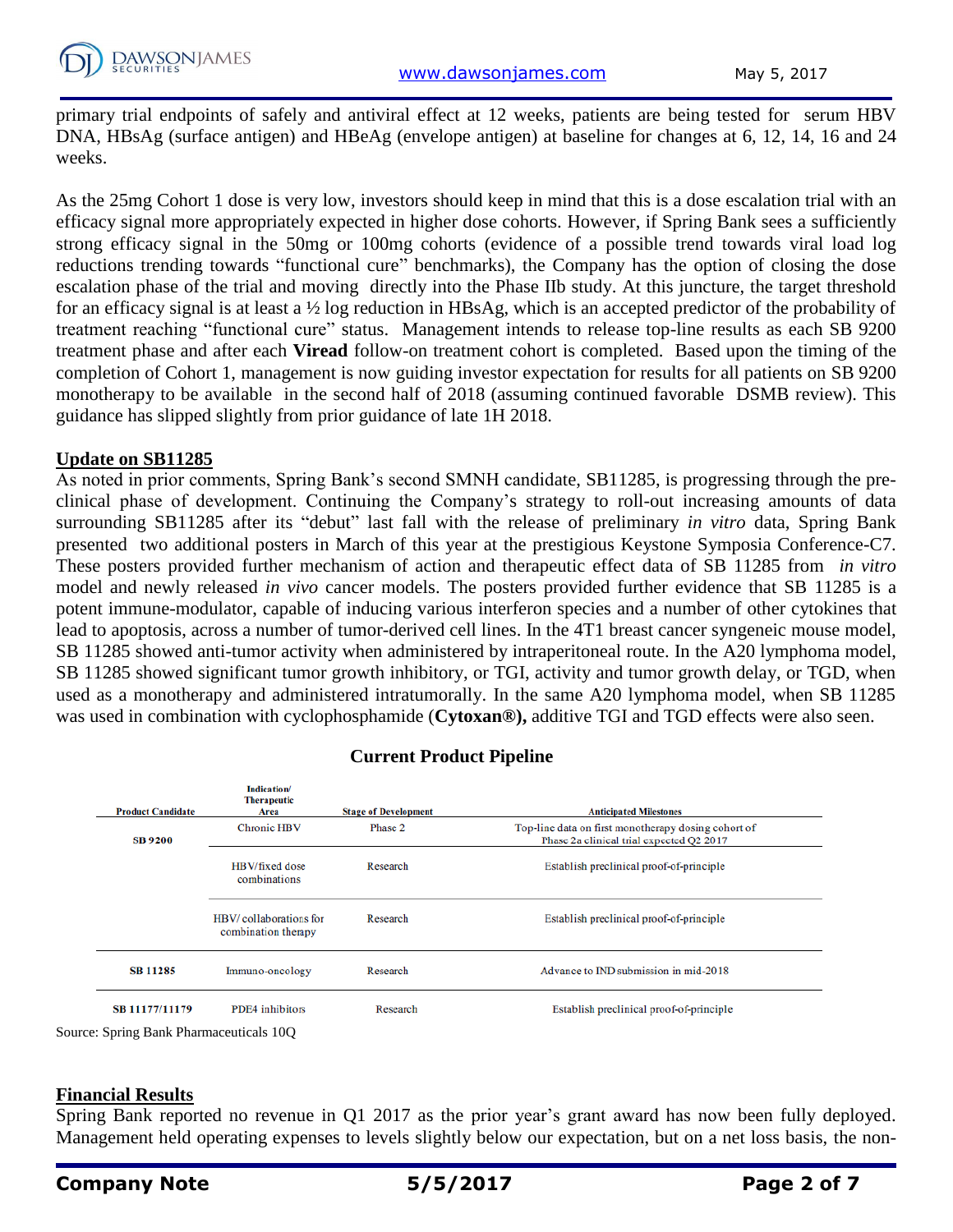

[www.dawsonjames.com](http://www.dawsonjames.com/) May 5, 2017

cash charge for the change in fair value of derivative liabilities offset the benefit of the control in operating expense. Research and development expenses were reported at \$2.5 million for the three months ended March 31, 2017, compared to \$5.6 million for the three months ended March 31, 2016. The decrease of \$3.1 million was comprised of a reduction of approximately \$2.7 million in non-cash charges related to the amended and restated license agreement with BioHE, decreased spending for pre-clinical studies and clinical trial related activities for SB 9200. General and administrative expenses were \$2.0 million for the three months ended March 31, 2017, compared to \$1.2 million for the three months ended March 31, 2016. The \$0.8 million yearover-year increase was largely due to public company related expense, a higher non-R&D headcount and the change in non-cash charges. Spring Bank finished the quarter with cash, cash equivalents and marketable securities of \$21.1 million compared to a cash and equivalents balance of \$25.5 million on December 31, 2016. The net loss reported for the March quarter was \$6.5 million or \$0.69 per share compared to \$6.5 million or \$1.11 per share in the March 2016 quarter. Management is maintaining its guidance that the Company has sufficient cash to fund its operations into the Q3 2018.

#### **Consolidated Statement of Operations and Loss**

|                                                                   | <b>3 Months Ended</b> |               |  |
|-------------------------------------------------------------------|-----------------------|---------------|--|
|                                                                   | Mar. 31, 2017         | Mar. 31, 2016 |  |
| Income Statement [Abstract]                                       |                       |               |  |
| Grant revenue                                                     |                       | \$280         |  |
| <b>Operating expenses:</b>                                        |                       |               |  |
| Research and development                                          | \$2,527               | 5,589         |  |
| General and administrative                                        | 1.987                 | 1,226         |  |
| Total operating expenses                                          | 4,514                 | 6,815         |  |
| Loss from operations                                              | (4, 514)              | (6, 535)      |  |
| Other income (expense):                                           |                       |               |  |
| Interest income                                                   | 41                    | 17            |  |
| Change in fair value of warrant liabilities                       | (2,027)               |               |  |
| Net loss                                                          | (6,500)               | (6, 518)      |  |
| Unrealized loss (gain) on marketable securities                   | 3                     | (1)           |  |
| Comprehensive loss                                                | \$ (6, 497)           | \$ (6,519)    |  |
| Net loss per common share - basic and diluted                     | \$(0.69)              | \$(1.11)      |  |
| Weighted-average number of shares outstanding - basic and diluted | 9,416,259             | 5,877,135     |  |

#### Source: SBPH 10Q

In light of the results reported for the first quarter, we are not making any modifications to our model at this time.

|                                                                   | USD\$ in Thousands (except for shares outstanding) |           |                         |            |            |           |           |           |           |
|-------------------------------------------------------------------|----------------------------------------------------|-----------|-------------------------|------------|------------|-----------|-----------|-----------|-----------|
|                                                                   | 2014                                               | 2015      | <b>Year End 12/2016</b> |            |            | 2016A     | 2017E     | 2018E     |           |
|                                                                   |                                                    |           | Q1 2016A                | Q2 2016A   | Q3 2016A   | Q42016A   |           |           |           |
| Revenue                                                           |                                                    |           |                         |            |            |           |           |           |           |
| <b>Product Sales</b>                                              |                                                    |           |                         |            |            |           |           |           |           |
| Contract Revenue/Milestone Payments                               |                                                    |           |                         |            |            |           | \$0       | \$100     | \$500     |
| Grant revenue                                                     | \$738                                              | \$946     | \$280                   | \$72       | \$0        | \$0       | \$352     |           |           |
| <b>Total Revenue</b>                                              | \$738                                              | \$946     | \$280                   | \$72       | \$0        | \$0       | \$352     | \$100     | \$500     |
|                                                                   |                                                    |           |                         |            |            |           |           |           |           |
| Operating expenses:                                               |                                                    |           |                         |            |            |           |           |           |           |
| Research and development                                          | 6,132                                              | 7,539     | 5,589                   | 2,935      | 2,723      | 2,770     | 14,017    | 18,082    | 24,049    |
| General and administrative                                        | 2,412                                              | 5,003     | 1,226                   | 1,458      | 1,452      | 1,603     | 5,739     | 6,542     | 7,458     |
| <b>Total operating expenses</b>                                   | 8,544                                              | 12,542    | 6,815                   | 4,393      | 4,175      | 4,373     | 19,756    | 24,624    | 31,507    |
|                                                                   |                                                    |           |                         |            |            |           |           |           |           |
| Loss from operations                                              | (57,806)                                           | (11, 596) | (6, 535)                | (4, 321)   | (4, 175)   | (4, 373)  | (19, 404) | (24, 524) | (31,007)  |
| Other income (expense)                                            |                                                    |           |                         |            |            |           |           |           |           |
| Interest income (expense)                                         | (1,906)                                            | 32        | 17                      | 21         | 27         | 31        | 96        | 35        | 15        |
| Change in fair value of warrant liabilities                       |                                                    |           |                         |            |            | 1,942     | 1,942     |           |           |
| Pre-tax income (loss)                                             | (9,712)                                            | (11, 564) | (6, 518)                | (4, 300)   | (4, 148)   | (2,400)   | (17, 366) | (24, 489) | (30, 992) |
| Income tax expense (income)                                       |                                                    |           |                         |            |            |           |           |           |           |
| <b>Net loss</b>                                                   | (9,712)                                            | (11, 564) | (6, 518)                | (4,300)    | (4, 148)   | (2,400)   | (17, 366) | (24, 489) | (30, 992) |
| Unrealized gain (loss) on marketable securities                   |                                                    |           | (1)                     | 4          | (3)        | (7)       | 11        |           |           |
| <b>Comprehensive loss</b>                                         |                                                    |           | \$ (6,519)              | \$ (4,296) | \$ (4,151) | \$(2,407) | (17, 355) | (24, 489) | (30, 992) |
|                                                                   |                                                    |           |                         |            |            |           |           |           |           |
| Net loss per common share - basic and diluted                     | (0.78)                                             | (2.03)    | \$(1.11)                | \$ (0.62)  | \$ (0.53)  | \$ (0.28) | (2.39)    | (2.52)    | (3.27)    |
| Weighted-average number of shares outstanding - basic and diluted | 3,118,344                                          | 5,932,799 | 5,877,135               | 6,923,941  | 7,759,630  | 8,447,367 | 7,256,671 | 9,723,684 | 9,478,664 |
|                                                                   |                                                    |           |                         |            |            |           |           |           |           |

Source: SEC filings, DJ estimates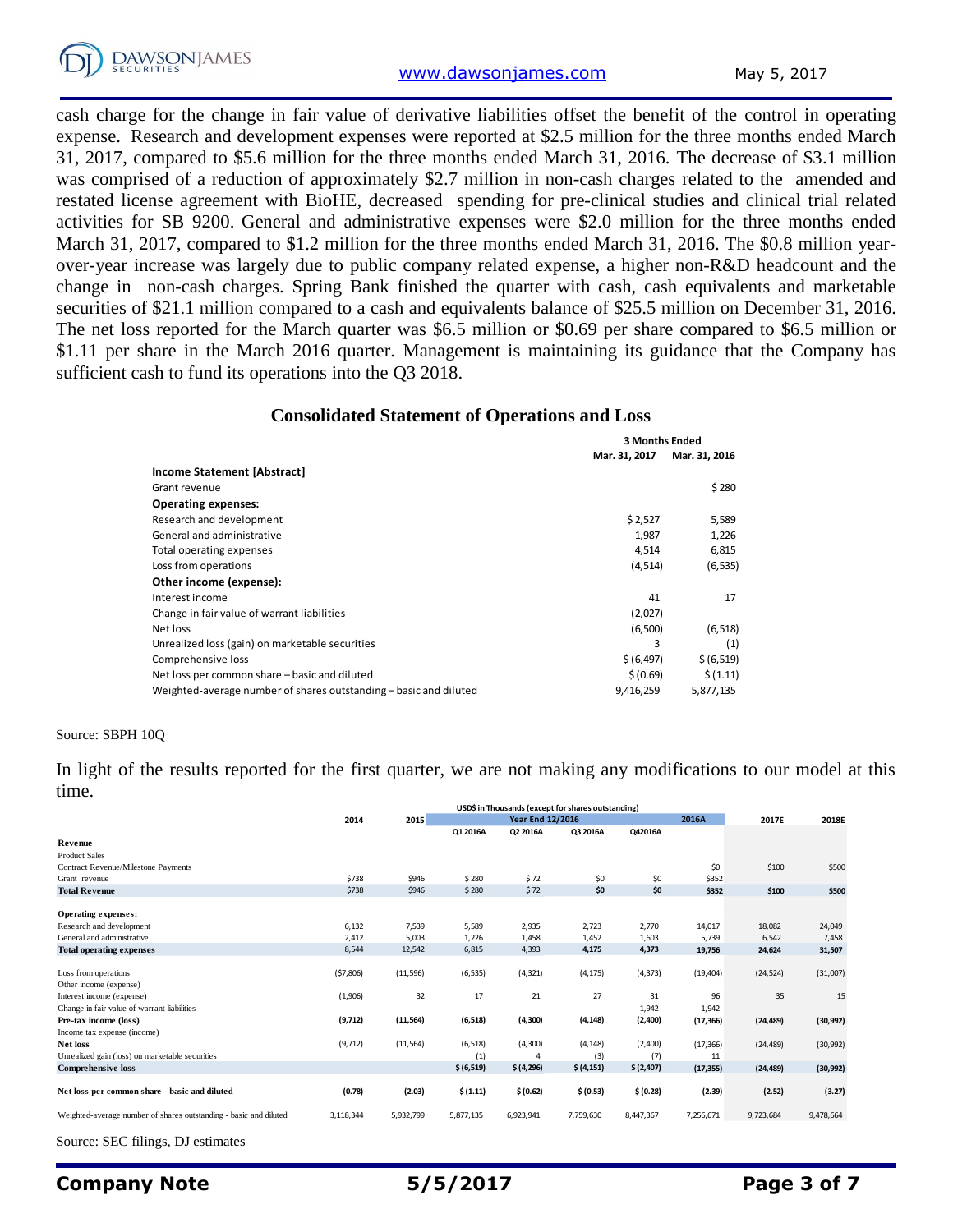# **Upcoming Milestones**

- 1. Q2 2017: 1<sup>st</sup> cohort DSMB review
- 2. Q2 2017: Top line results from  $1<sup>st</sup>$  cohort (25mg) SB9200 monotherapy dosing
- 2. Q3 2017: Top line results from  $1^{st}$  Phase IIa ACHIEVE trial cohort (25mg)
- 3.  $\overline{Q}$ 3 2017: Initiation of 2<sup>nd</sup> (50mg) ACHIEVE cohort enrollment
- 4. 2H 2017: Presentation of SB11285 pre-clinical in vivo model data
- 5. Late 2017: Top line results from 50mg ACHIEVE trial cohort

# **Changing Competitive Landscape**

Since our initial report on SBPH, the competitive landscape among our "innovators" group has changed significantly now that Arrowhead Pharmaceutical's Phase II RNAi program has been abandoned due to safety issues. In addition to direct competitors in HBV such as Arbutus Biosciences and Assembly Biosciences whose primary focus is on HBV, other companies with broader platforms including Transgene SA, Alnylam Pharmaceuticals, Arcturus Therapeutics, Janssen et al, Roche, Ionis Pharmaceuticals and Inovio are all advancing in Phase I or Phase Ib/IIa clinical trials with oligonucleotide, capsid inhibitor or immune-directed therapies. In fact, there appears to about a dozen capsid inhibitor candidates under development and a further half dozen or more oligonucleotide-based therapeutics in the clinic aside from Arrowhead. No less than some 16 clinical trials (clinicaltrials.gov and HEP-B org) are now at or nearing a similar stage as is Spring Bank's **ACHIEVE** trial.

# **Comment**

While under normal circumstances, an therapeutic indication that becomes quickly becomes crowded clinically can be a significant challenge for smaller companies. But in this case, we are encouraged that almost all of this effort is directed towards HBV DNA/RNA or transcription processes. Further, in recent quarterly update calls from both Arbutus and Assembly Biosciences, a common theme is emerging. Combination therapies were required to cure Hepatitis C and to improve the long-term outcomes in HIV. HBV is going to be no different. Combination therapies will be required to reach a HBV cure, and it is becoming increasingly clear that currently-approved single agents, by themselves, will not be able to achieve the HBV "cure" benchmarks being discussed in industry working groups and FDA-related panel meetings.

Discussion is now moving towards an evolving therapeutic target that not only seeks to drive down and maintain low levels of HBV DNA, but also will likely require benchmarks concerning levels of HBV "s" (surface) antigen is HBVs antigen has a more direct involvement with impairing the body's immune system. Companies, like Arbutus who is a collaborator of Spring Bank, are already laying out clinical strategies that envision triple combination therapies, where one element is an immunomodulator or immunstimulator. Spring Bank's SB 9200, with its inherent immuno-modulation mechanism of action, sits in a perfect position to fit into any of these multi-combination strategies. Regardless of that opportunity, the fact that SB 9200 by itself acts with a dual action against HBV that includes interaction within the interferon pathway, makes it a unique asset.

# **We are maintaining our BUY rating on Spring Bank shares.** *SG*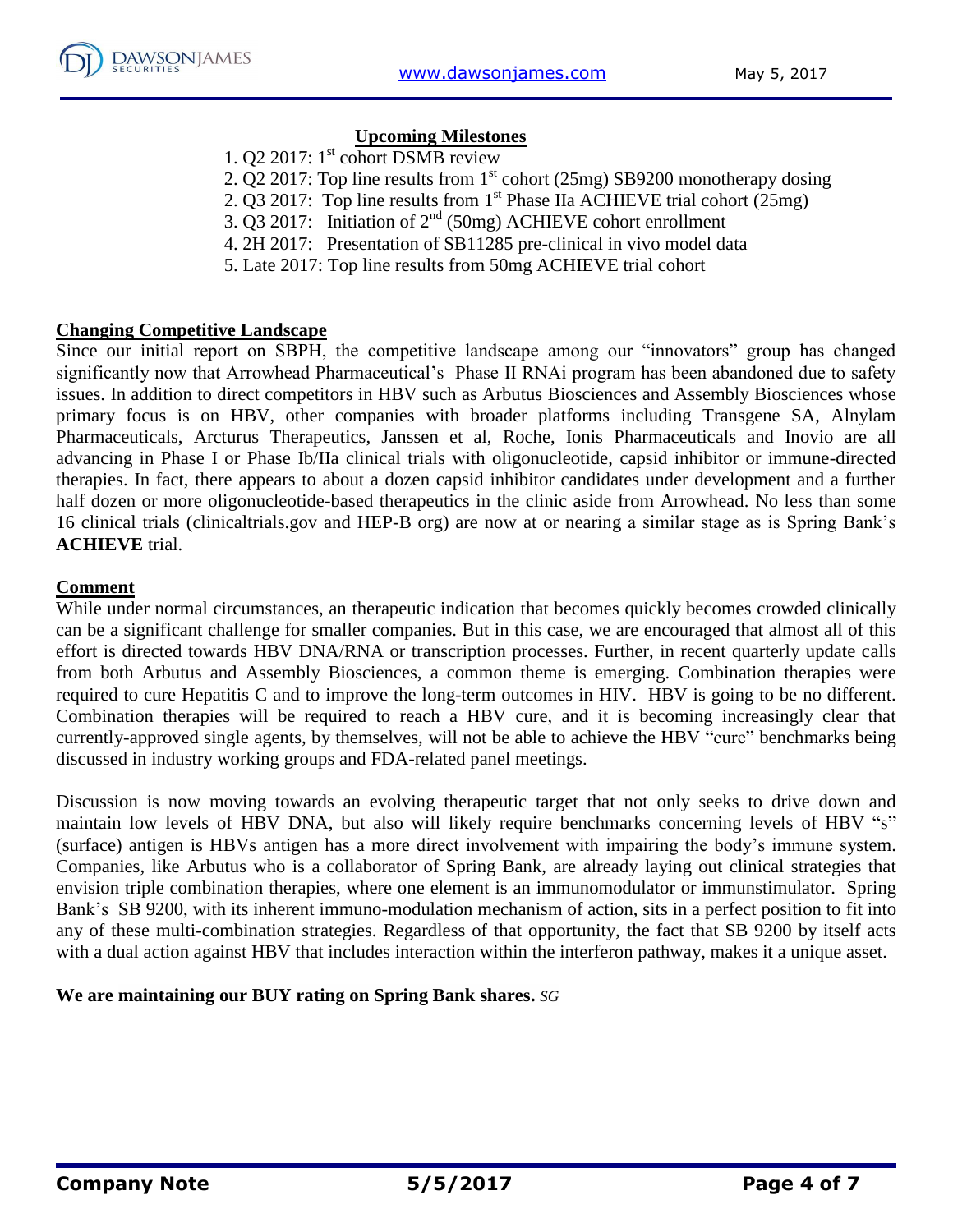

#### **Companies Mentioned in this report:**

Gilead Sciences Inc. -- NASDAQ/GILD/\$67.65/Not rated Arbutus Biopharma Corporation -- NASDAQ/ABUS/\$3.33/Not rated Arrowhead Pharmaceuticals, Inc. -- NASDAQ/ARWR/\$1.74/Not rated Transgene SA -- Paris/TRNG.PA/€3.34/Not rated Alnylam Pharmaceuticals -- NASDAQ/ALNY/\$54.55/Not rated Ionis Pharmaceuticals, Inc. -- NASDAQ/IONS/\$47.35/ Not rated Inovio Pharmaceuticals Inc. -- INO/NASDAQ/\$6.46/Not rated Roche Holdings– Zurich/ROG.VX/SF 268.90/Not rated



Company Updates provide current information we believe might be noteworthy to investors regarding the subject companies. Company Updates are not intended to be complete research reports. More detailed information concerning the rated companies referenced in this Note, including the full reports, basis for price targets and other disclosures, may be found at: [http://dawsonjames.com/research\\_coverage.](http://dawsonjames.com/research_coverage)

### **Important Disclosures:**

Dawson James Securities, Inc. (the "Firm") is a member of the Financial Industry Regulatory Authority ("FINRA") and the Securities Investor Protection Corporation ("SIPC").

The Firm does not make a market in the securities of the subject companies. The Firm has engaged in investment banking relationships with SBPH in the prior 12 months, as a manager or co-manager of a public offering and has received compensation resulting from those relationships. The Firm may seek compensation for investment banking services in the future from each of the subject companies. The Firm may have received other compensation from the subject companies in the last 12 months for services unrelated to investment banking.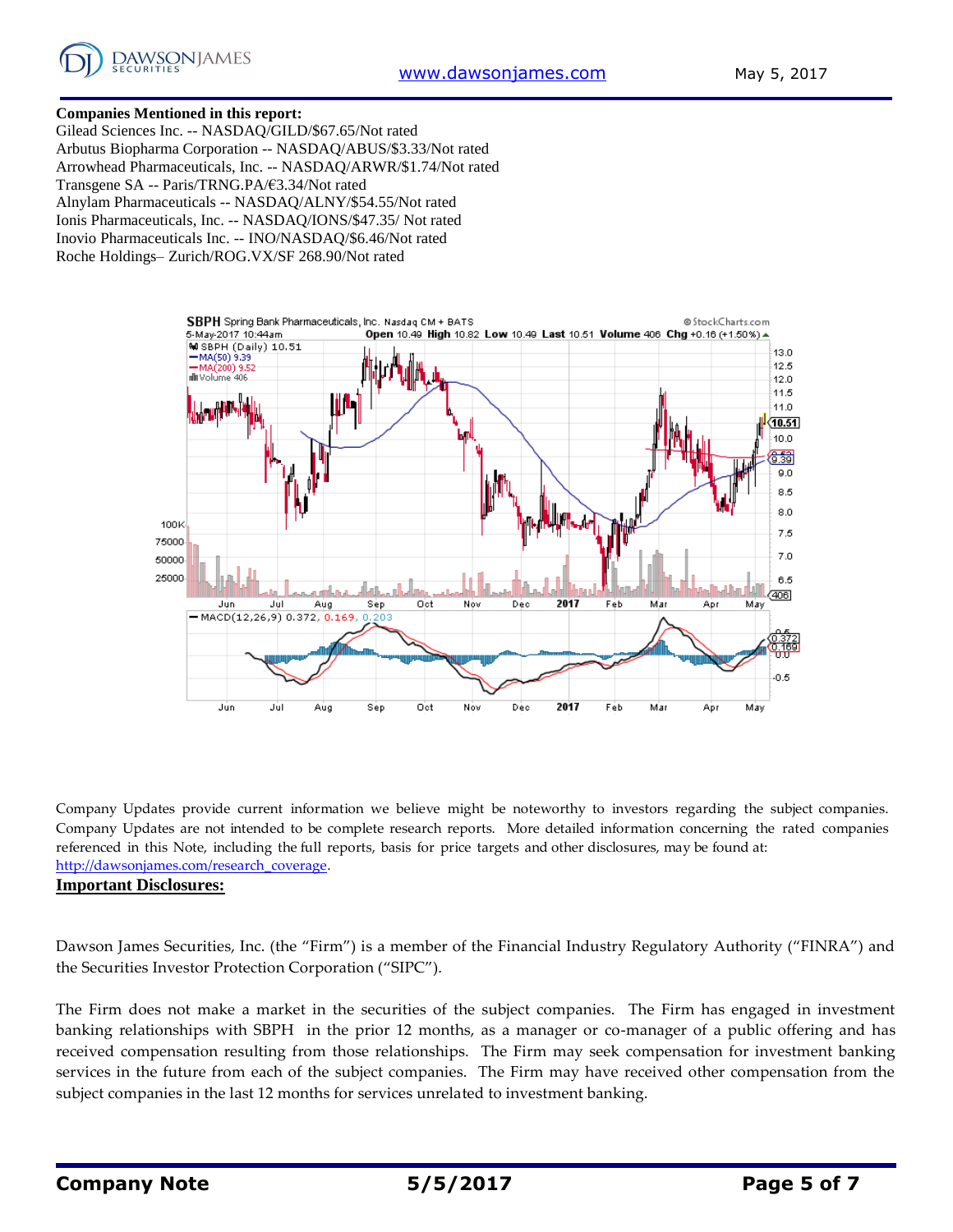

Neither the research analyst(s) whose name appears on this report nor any member of his (their) household is an officer, director or advisory board member of these companies. The Firm and/or its directors and employees may own securities of the company(s) in this report and may increase or decrease holdings in the future. As of April 30, 2017, the Firm as a whole did not beneficially own 1% or more of any class of common equity securities of any of the subject company (s) of this report. The Firm, its officers, directors, analysts or employees may effect transactions in and have long or short positions in the securities (or options or warrants related to those securities) of the companies subject to this report. The Firm may effect transactions as principal or agent in those securities.

Analysts receive no direct compensation in connection with the Firm's investment banking business. All Firm employees, including the analyst(s) responsible for preparing this report, may be eligible to receive non-product or service specific monetary bonus compensation that is based upon various factors, including total revenues of the Firm and its affiliates as well as a portion of the proceeds from a broad pool of investment vehicles consisting of components of the compensation generated by investment banking activities, including but not limited to shares of stock and/or warrants, which may or may not include the securities referenced in this report.

Although the statements in this report have been obtained from and are based upon recognized statistical services, issuer reports or communications, or other sources that the Firm believes to be reliable, we cannot guarantee their accuracy. All opinions and estimates included in this report constitute the analyst's judgment as of the date of this report and are subject to change without notice.

The securities of the company discussed in this report may be unsuitable for investors depending on their specific investment objectives and financial position. This report is offered for informational purposes only, and does not constitute an offer or solicitation to buy or sell any securities discussed herein in any jurisdiction where such would be prohibited. Additional information is available upon request.

# **Ratings Definitions:**

- 1) **Buy**: the analyst believes the price of the stock will appreciate and produce a total return of at least 20% over the next 12-18 months;
- 2) **Neutra**l: the analyst believes the price of the stock is fairly valued for the next 12-18 months;
- 3) **Sel**l: the analyst believes the price of the stock will decline by at least 20% over the next 12-18 months and should be sold.

The following chart reflects the range of current research report ratings for all companies followed by the analysts of the Firm. The chart also reflects the research report ratings relating to those companies for which the Firm has performed investment banking services.

|                             | <b>Company Coverage</b> |            | <b>Investment Banking</b> |             |  |
|-----------------------------|-------------------------|------------|---------------------------|-------------|--|
| <b>Ratings Distribution</b> | # of Companies          | % of Total | # of Companies            | % of Totals |  |
| Market Outperform (Buy)     |                         | 33%        |                           | 50%         |  |
| Market Perform (Neutral)    |                         | 0%         |                           | 0%          |  |
| Market Underperform (Sell   |                         | 0%         |                           | 0%          |  |
| Rating Suspensions*         |                         | 67%        |                           | 100%        |  |
| Total                       |                         | 100%       |                           | 83%         |  |

\*Suspensions are ratings under review for possible change due to unusual market-moving news, and/or analyst departure/change